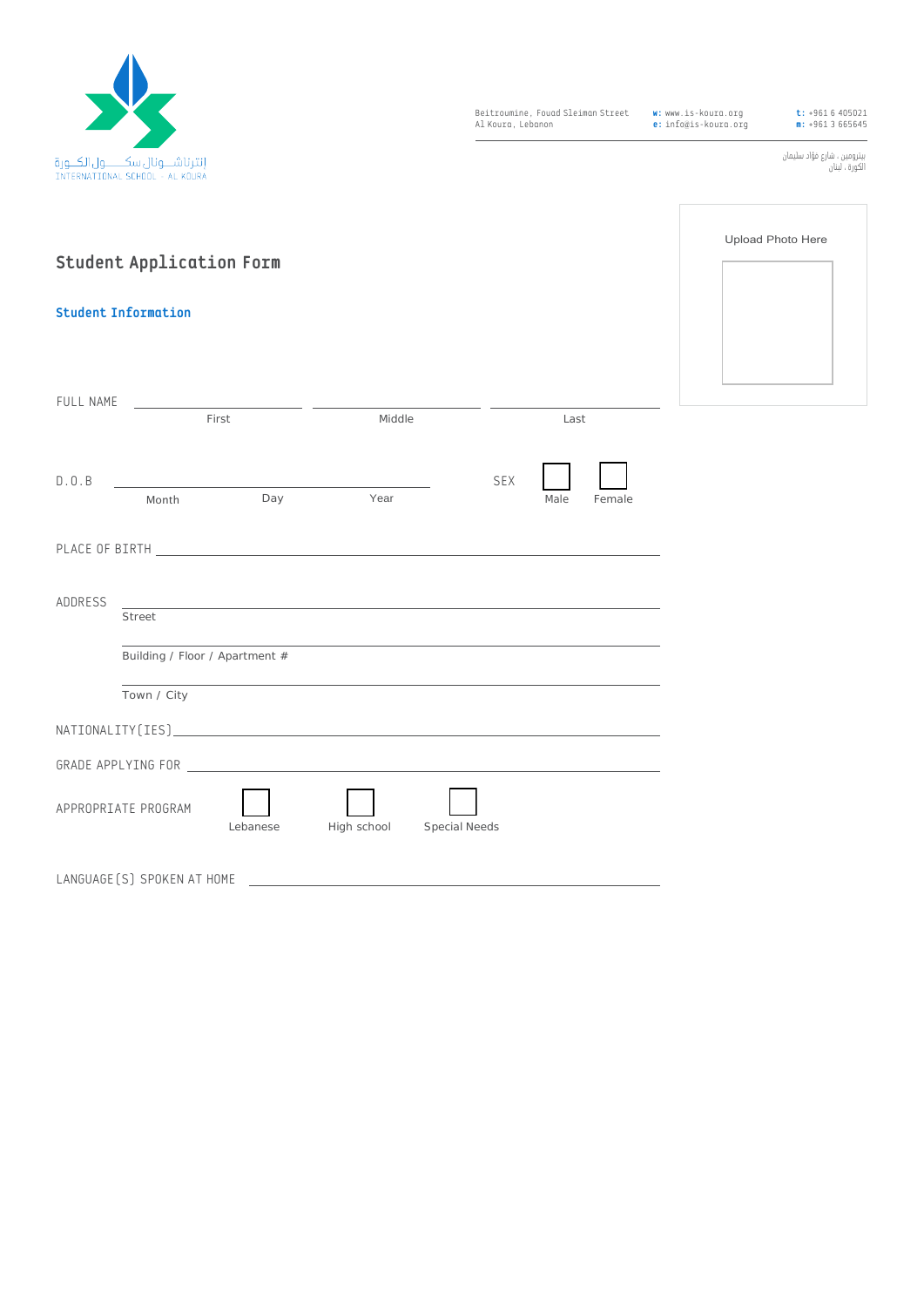# 水 **Family Information**

| MOTHER                                                                                                                                                                                                                         |                                           |                            |                                                |  |
|--------------------------------------------------------------------------------------------------------------------------------------------------------------------------------------------------------------------------------|-------------------------------------------|----------------------------|------------------------------------------------|--|
| FULL NAME                                                                                                                                                                                                                      |                                           |                            | ALMUNUS?                                       |  |
| First                                                                                                                                                                                                                          | Middle                                    | Last                       | If yes, provide year of graduation             |  |
|                                                                                                                                                                                                                                |                                           | to receive SMS from school |                                                |  |
|                                                                                                                                                                                                                                |                                           |                            |                                                |  |
| to activate parent portal<br>HIGHEST EDUCATION LEVEL ATTAINED                                                                                                                                                                  | High School /<br>BA/BS<br>Baccalaureate   | MA / MS                    | PhD<br>Other                                   |  |
| <b>CURRENT EMPLOYMENT STATUS</b><br>Employed                                                                                                                                                                                   | Unemployed                                |                            |                                                |  |
| MARITAL STATUS<br>Married<br>Single                                                                                                                                                                                            | Separated<br>Remarried<br>Divorced        |                            | Spouse's Name                                  |  |
|                                                                                                                                                                                                                                |                                           |                            |                                                |  |
| $FATHER$ -                                                                                                                                                                                                                     |                                           |                            |                                                |  |
| FULL NAME<br>First                                                                                                                                                                                                             | Middle                                    | Last                       | ALMUNUS?<br>If yes, provide year of graduation |  |
|                                                                                                                                                                                                                                |                                           |                            |                                                |  |
| to activate parent portal                                                                                                                                                                                                      |                                           | to receive SMS from school |                                                |  |
| HIGHEST EDUCATION LEVEL ATTAINED                                                                                                                                                                                               | High School /<br>BA/BS<br>Baccalaureate   | MA / MS                    | Other<br>PhD                                   |  |
| <b>CURRENT EMPLOYMENT STATUS</b><br>Employed<br>Unemployed                                                                                                                                                                     |                                           |                            |                                                |  |
| MARITAL STATUS<br>Single<br>Married                                                                                                                                                                                            | Separated<br><b>Divorced</b><br>Remarried |                            | Spouse's Name                                  |  |
|                                                                                                                                                                                                                                |                                           |                            |                                                |  |
| LEGAL GUARDIAN (IF APPLICABLE)                                                                                                                                                                                                 |                                           |                            |                                                |  |
| FULL NAME<br>First                                                                                                                                                                                                             | Middle                                    | Last                       | ALMUNUS?<br>If yes, provide year of graduation |  |
| HOME PHONE<br><u> 1989 - Johann Barn, amerikansk politiker (</u>                                                                                                                                                               |                                           |                            |                                                |  |
| EMAIL CONTRACTED AND RESERVE THE CONTRACT OF THE CONTRACT OF THE CONTRACT OF THE CONTRACT OF THE CONTRACT OF THE CONTRACT OF THE CONTRACT OF THE CONTRACT OF THE CONTRACT OF THE CONTRACT OF THE CONTRACT OF THE CONTRACT OF T |                                           |                            |                                                |  |
| WILL THE STUDENT BE RESIDING WITH THIS PERSON WHILE ATTENDING I.S.?                                                                                                                                                            |                                           | Yes<br>No                  |                                                |  |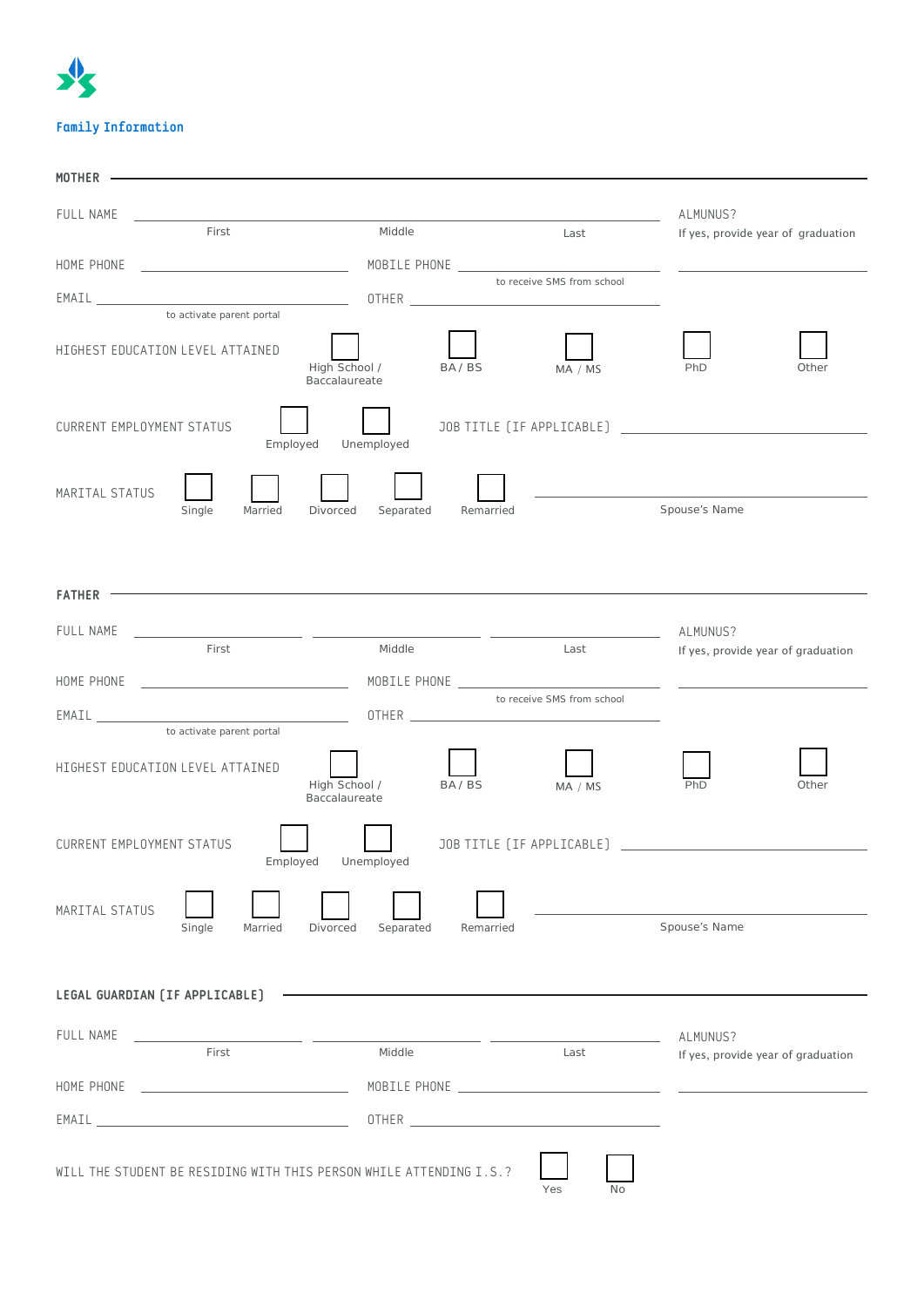|      |              | Female |                                  |
|------|--------------|--------|----------------------------------|
|      |              | Female |                                  |
|      |              | Female |                                  |
|      |              | Female |                                  |
| Name | MM / DD / YY | M / F  | School Attending (if applicable) |

### PLEASE LIST BELOW SIBLINGS AND/OR FAMILY MEMBERS WHO HAVE ATTENDED I.S.

Name / Relation Years Attended

## **Education History of Candidate**

Please list below previous nursery, preschool and/or school(s) the applicant has attended:

| Name of School | Country / Location | Grade Level(s) | Academic Year (from/to) |
|----------------|--------------------|----------------|-------------------------|

### **Emergency Contact Details**

Please provide names of the individuals who have permission to collect your child from school during school hours when a parent and/or legal guardian are unable to:

| FULL NAME  |       |              |      |
|------------|-------|--------------|------|
|            | First | Middle       | Last |
| HOME PHONE |       | MOBILE PHONE |      |
| EMAIL      |       | <b>OTHER</b> |      |

## **Declaration**

| I hereby attest that all information provided is complete and true. I am applying to the I.S. for the admission of |
|--------------------------------------------------------------------------------------------------------------------|
| the student named on page one (1) for the academic year                                                            |

NAME (PLEASE PRINT) DATE

SIGNATURE

Digital Signature or Initials